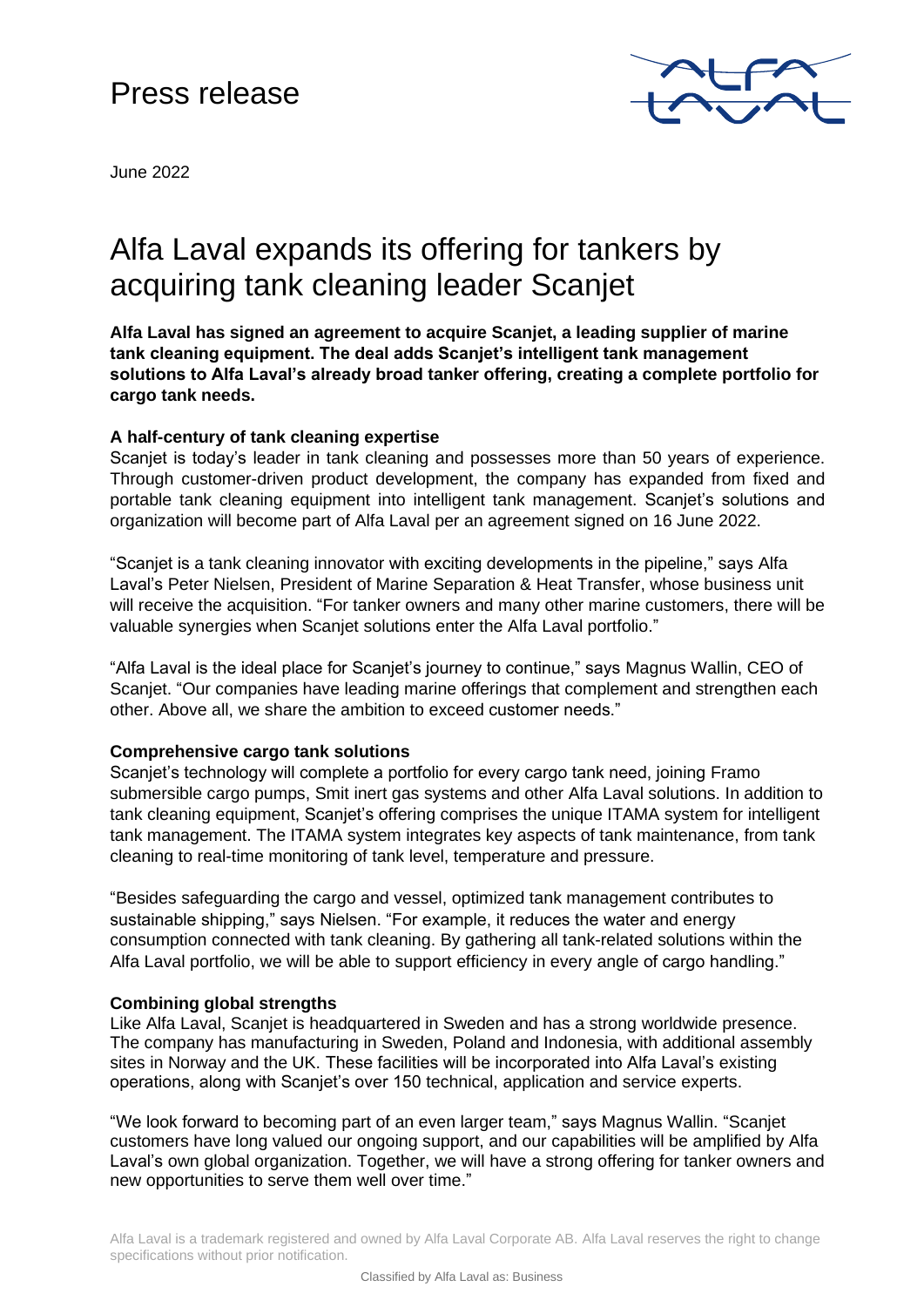To learn more about Scanjet's solutions for tank cleaning and tank management solutions, please visit: [www.scanjet.se](http://www.scanjet.se/)

To learn more about Alfa Laval's approach to meeting tanker needs, please visit: [www.alfalaval.com/marine](http://www.alfalaval.com/marine)

Alfa Laval is a trademark registered and owned by Alfa Laval Corporate AB. Alfa Laval reserves the right to change specifications without prior notification.